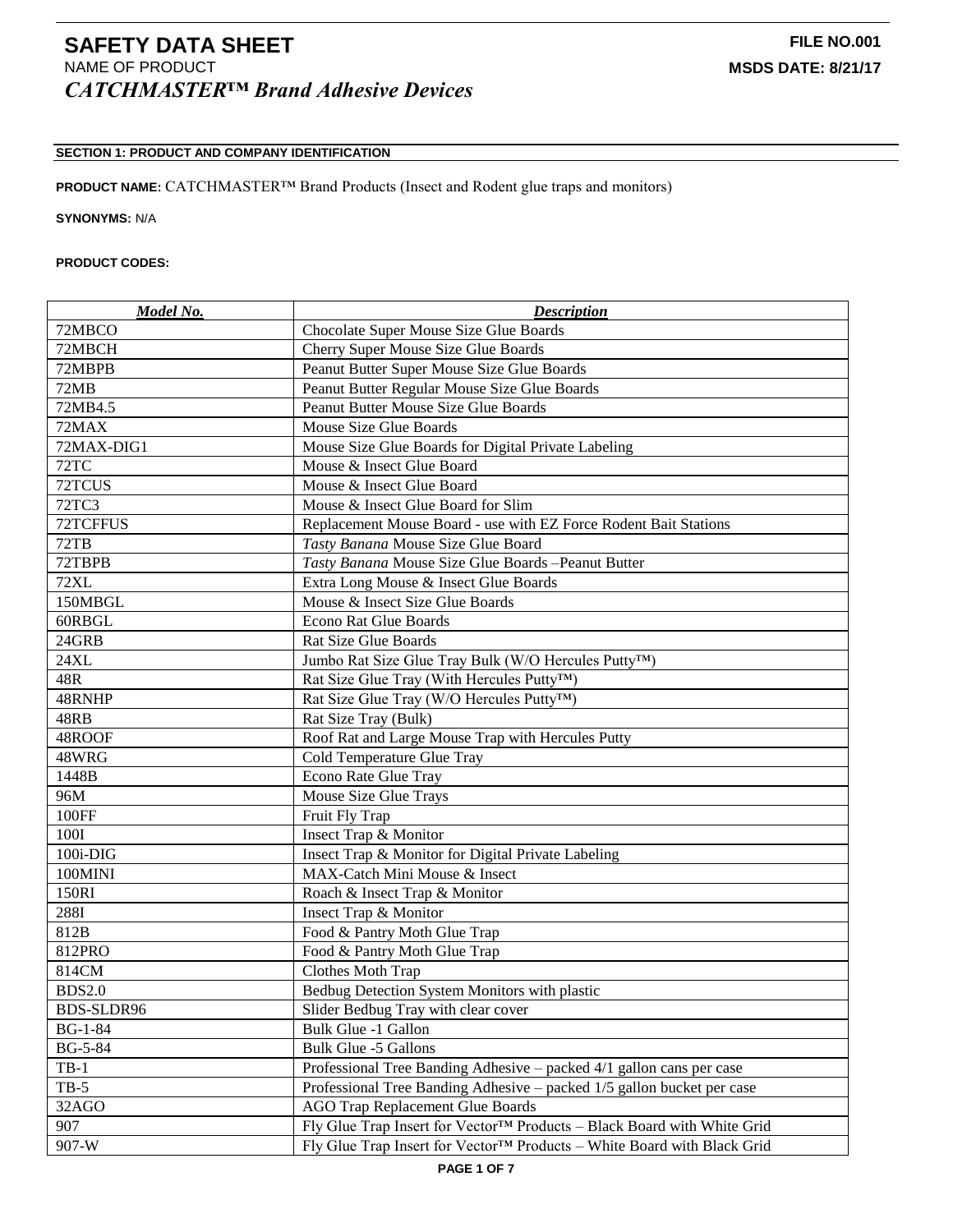| Model No. | <b>Description</b>                                                       |
|-----------|--------------------------------------------------------------------------|
| 908P      | GLOstik <sup>™</sup> Flying Insect Trap                                  |
| 909       | Universal Replacement Fly Light Glue Board - Black Board with White Grid |
| 909-W     | Universal Replacement Fly Light Glue Board - White Board with Black Grid |
| 912       | Mini Gold Stick                                                          |
| 916P      | Fly Glue Trap Insert for SilenTrap                                       |
| 918       | GLOstik Pro Pack – Portable ILT Flying Insect Trap                       |
| 919       | <b>GLOstik Pro Pack Refill Tubes</b>                                     |
| 922       | GLOstik™ Flying Insect Trap Replacement Tubes                            |
| 922P      | Refill Tubes For the GloStik                                             |
| 924       | Fly Glue Trap for 901 Fly Light Unit                                     |
| 925       | Fly Glue Trap for 911 Fly Light Unit                                     |
| 927       | Fly Glue Trap for Pest West Mantis                                       |
| 928       | Fly Glue Trap for 910 Flu Light Unit                                     |
| 929       | Economy ILT Fly Glue Trap                                                |
| 930       | Spider Web™ Fly Glue Trap                                                |
| 948       | Fly Glue Trap w/Multi-Bait Attractant                                    |
| 960PLL    | Fly Glue Trap Insert for P&L Open Air 80                                 |
| 961PLL    | Fly Glue Trap Insert for P&L Open Air 30                                 |
| 962       | Large Gold Stick                                                         |
| 9144B4    | Scented Bug & Fly Catcher Bulk Packed                                    |
| 9144M4    | Scented Bug & Fly Catcher Display Box                                    |

### **MANUFACTURER:** AP&G Co., Inc.

**DIVISION: United States** 

**ADDRESS:** 75 East 2nd Street, Bayonne, NJ 07002

**EMERGENCY PHONE:** (718) 492-3648 **FAX PHONE:** (718) 439-0039

**CHEMICAL NAME:** N/A **CHEMICAL FAMILY:** N/A **CHEMICAL FORMULA:** N/A

**PRODUCT USE:** Rodent and Insect Monitoring Devices **PREPARED BY:** AP&G Co., Inc.

**SECTION 1 NOTES:**

## **SECTION 2: HAZARDS IDENTIFICATION**

## **Product is Non-Hazardous**

## **EMERGENCY OVERVIEW:**

## **ROUTES OF ENTRY:**

| <b>ROUTES OF ENTRY</b> | <b>POTENTIAL HEALTH EFFECTS</b> |
|------------------------|---------------------------------|
| <b>EYES</b>            | N/A                             |
| <b>SKIN</b>            | N/A                             |
| <b>INGESTION</b>       | N/A                             |
| <b>INHALATION</b>      | N/A                             |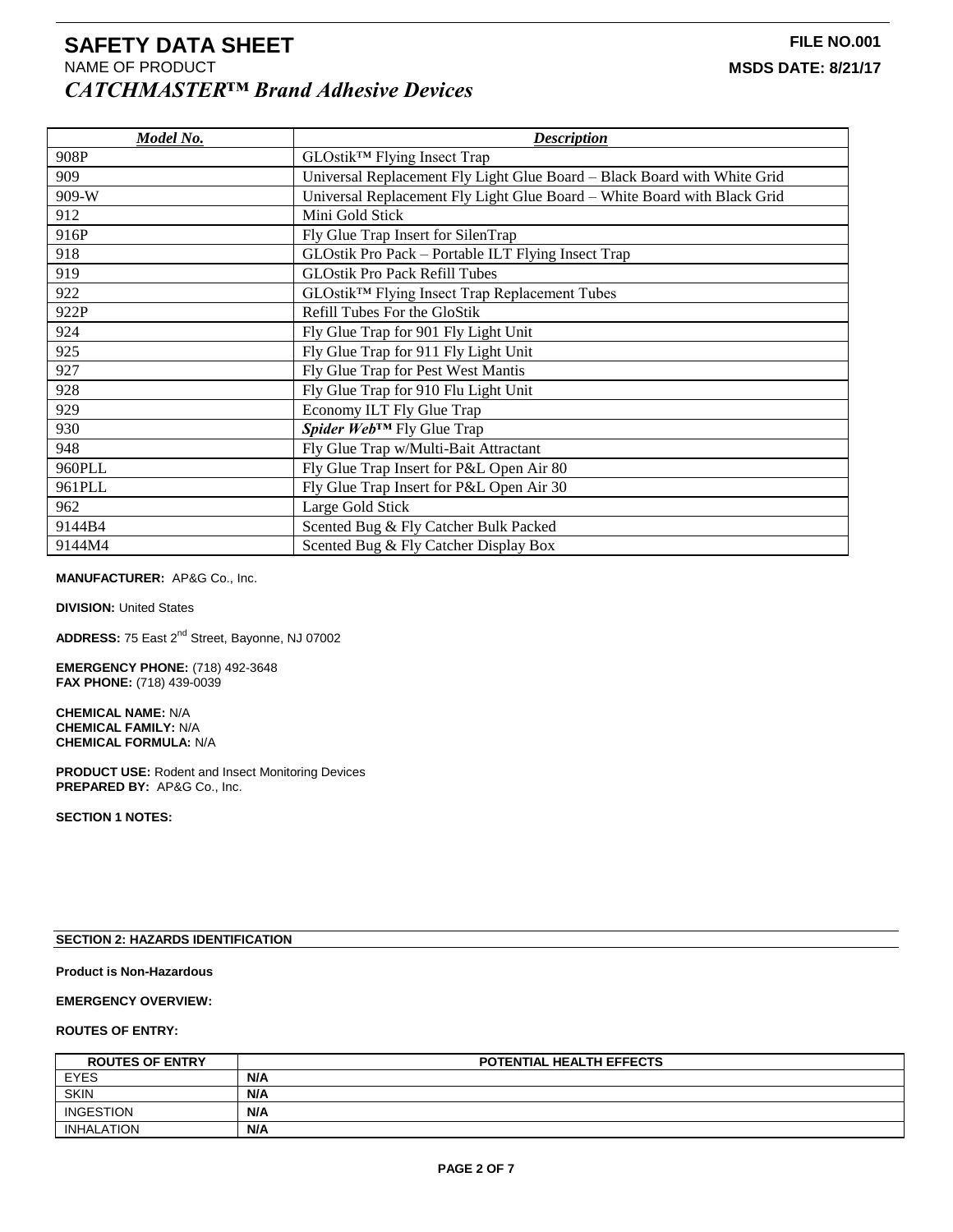## **POTENTIAL HEALTH EFFECTS**

| ACUTE HEALTH HAZARDS         | <b>None</b> |
|------------------------------|-------------|
| CHRONIC HEALTH HAZARDS       | <b>None</b> |
| MEDICAL CONDITIONS GENERALLY | <b>None</b> |
| AGGRAVATED BY EXPOSURE       |             |

#### **CARCINOGENICITY:**

| <b>AGENCY</b> | <b>None</b> |
|---------------|-------------|
| <b>OSHA</b>   | <b>None</b> |
| <b>ACGIH</b>  | <b>None</b> |
| <b>NTP</b>    | <b>None</b> |
| <b>IARC</b>   | <b>None</b> |
| <b>OTHER</b>  | <b>None</b> |

#### **SECTION 2 NOTES:**

## **SECTION 3: COMPOSITION/INFORMATION ON INGREDIENTS**

|                   | ppm                     | mq/m <sup>3</sup>       |
|-------------------|-------------------------|-------------------------|
| OSHA PEL-TWA      | <b>None Established</b> | None Established        |
| OSHA PEL STEL     | <b>None Established</b> | <b>None Established</b> |
| OSHA PEL CEILING  | <b>None Established</b> | <b>None Established</b> |
| ACGIH TLV-TWA     | <b>None Established</b> | <b>None Established</b> |
| ACGIH TLV STEL    | <b>None Established</b> | <b>None Established</b> |
| ACGIH TLV CEILING | <b>None Established</b> | <b>None Established</b> |

### **SECTION 3 NOTES:**

### **SECTION 4: FIRST AID MEASURES**

| <b>EYES</b> | Flush with cool water for at least 15 minutes, contact a physician                                              |
|-------------|-----------------------------------------------------------------------------------------------------------------|
| <b>SKIN</b> | Remove glue with mineral spirits or vegetable oil. Wash skin with soap and water.                               |
| INGESTION   | Call a physician or emergency phone number immediately. Do not give anything by mouth or induce vomiting unless |
|             | instructed by physician                                                                                         |
| INHALATION  | N/A                                                                                                             |

#### **NOTES TO PHYSICIANS OR FIRST AID PROVIDERS:**

**NONE**

## **SECTION 4 NOTES:**

## **SECTION 5: FIRE-FIGHTING MEASURES**

## **FLAMMABLE LIMITS IN AIR (% BY VOLUME)**

UPPER **N/A**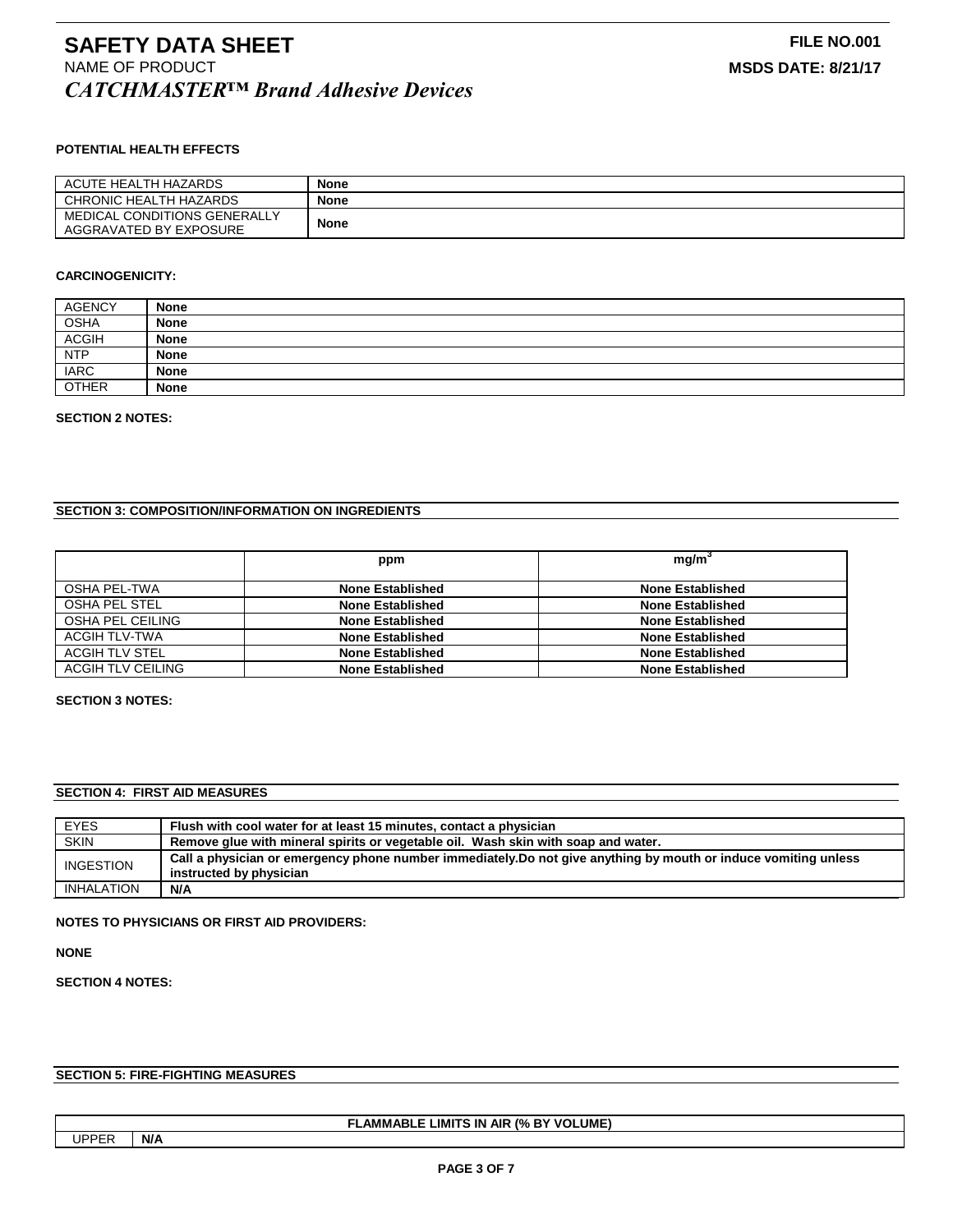## **FLAMMABLE LIMITS IN AIR (% BY VOLUME)**

| LOWER      | N/A                |
|------------|--------------------|
|            |                    |
|            | <b>FLASH POINT</b> |
| $0 -$      | 421                |
| $\sqrt{2}$ | 216                |

#### **METHOD USED:**

| $\lambda$ UTALANUTIAN TEMBER ATURE<br><b>GNITION</b><br>''FRA.<br><b>IEMP</b><br>IUKE |     |  |
|---------------------------------------------------------------------------------------|-----|--|
| $-$                                                                                   | N/A |  |
| ◡▱                                                                                    | N/A |  |

| <b>NFPA HAZARD CLASSIFICATION</b> |             |  |
|-----------------------------------|-------------|--|
| <b>HEALTH</b>                     | 0 (Minimal) |  |
| <b>FLAMMABILITY</b>               | 0 (Minimal) |  |
| <b>REACTIVITY</b>                 | 0 (Minimal) |  |
| <b>OTHER</b>                      | 0 (Minimal) |  |

| HMIS HAZARD CLASSIFICATION |             |  |
|----------------------------|-------------|--|
| <b>HEALTH</b>              | / (Minimal) |  |
| <b>FLAMMABILITY</b>        | 'Minimal) ر |  |
| <b>REACTIVITY</b>          | (Minimal)   |  |
| <b>OTHER</b>               | (Minimal)   |  |

| <b>COMMENTS</b>                    |                          |
|------------------------------------|--------------------------|
| EXTINGUISHING MEDIA                | Water, Foam or Inert Gas |
| SPECIAL FIRE FIGHTING PROCEDURES   | <b>None</b>              |
| UNUSUAL FIRE AND EXPLOSION HAZARDS | <b>None</b>              |
| HAZARDOUS DECOMPOSITION PRODUCTS   | <b>None</b>              |

#### **SECTION 5 NOTES:**

#### **SECTION 6: ACCIDENTAL RELEASE MEASURES**

## **ACCIDENTAL RELEASE MEASURES:**

Steps to be taken in the event the material is released or spilled: General clean up. Remove glue by applying mineral spirits to the spilled area, followed by washing the area with warm water and detergent.

#### **SECTION 6 NOTES:**

## **SECTION 7: HANDLING AND STORAGE**

## **HANDLING AND STORAGE:**

**Store at room temperature. The average shelf life is "Stable".**

#### **OTHER PRECAUTIONS:**

Store in original container in a cool, dust free environment.

## **SECTION 7 NOTES:**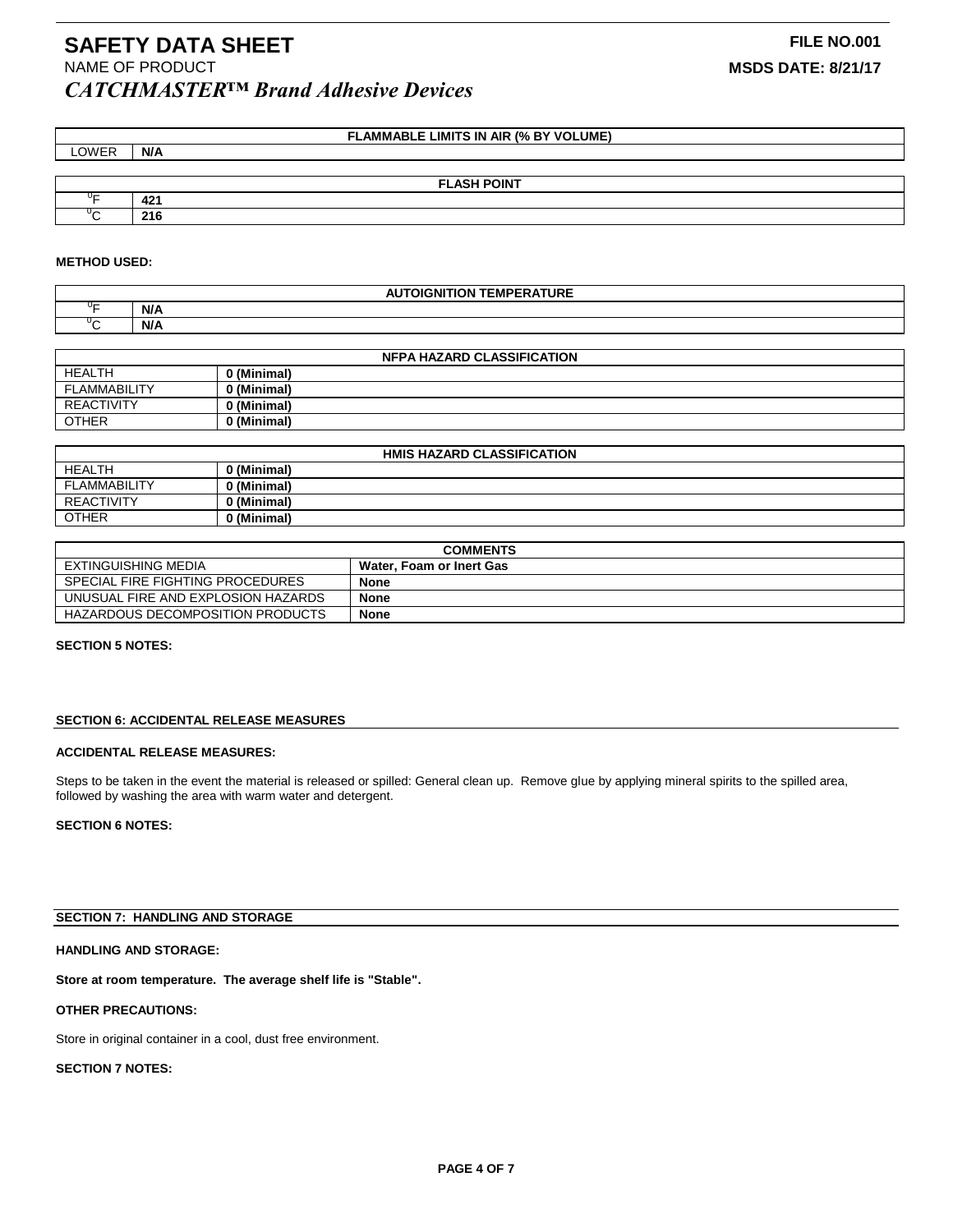# **SECTION 8: EXPOSURE CONTROLS/PERSONAL PROTECTION**

## **ENGINEERING CONTROLS:**

| <b>PARAMETER</b>               | <b>COMMENTS</b>                      |
|--------------------------------|--------------------------------------|
|                                |                                      |
| <b>VENTILATION</b>             | <b>Not Required</b>                  |
| <b>RESPIRATORY PROTECTION</b>  | <b>Not Required</b>                  |
| EYE PROTECTION                 | <b>Not Required</b>                  |
| <b>SKIN PROTECTION</b>         | Gloves recommended. Otherwise, none. |
| OTHER PROTECTIVE CLOTHING      | <b>Not Required</b>                  |
| OR EQUIPMENT                   |                                      |
| <b>WORK HYGIENIC PRACTICES</b> | Not required                         |
| <b>EXPOSURE GUIDELINES</b>     | <b>Not Required</b>                  |

#### **SECTION 8 NOTES:**

## **SECTION 9: PHYSICAL AND CHEMICAL PROPERTIES**

#### **APPEARANCE:**

| <b>PARAMETER</b>                                            | <b>COMMENTS</b>                                      |
|-------------------------------------------------------------|------------------------------------------------------|
| <b>ODOR</b>                                                 | <b>Scent Free or Non-Allergenic Synthetic Scents</b> |
| PHYSICAL STATE                                              | <b>Solid</b>                                         |
| pH AS SUPPLIED                                              | <b>Neutral</b>                                       |
| pH (Other)                                                  | N/A                                                  |
| BOILING POINT ( <sup>0</sup> F)                             | N/A                                                  |
| BOILING POINT ( <sup>0</sup> C)                             | N/A                                                  |
| MELTING POINT $(^0F)$                                       | 171.39                                               |
| MELTING POINT $(^{0}C)$                                     | 77.44                                                |
| VAPOR PRESSURE (mm Hg) $@$ <sup>0</sup> F                   | N/A                                                  |
| VAPOR PRESSURE (mm Hg) @ <sup>0</sup> C                     | N/A                                                  |
| VAPOR DENSITY (AIR = 1) $\circledR$ <sup>o</sup> F          | N/A                                                  |
| VAPOR DENSITY (AIR = 1) @ $^0C$                             | N/A                                                  |
| $\mathrm{D}_{\mathsf{F}}$<br>SPECIFIC GRAVITY (H2O = 1) $@$ | N/A                                                  |
| $^{\circ}$ C<br>SPECIFIC GRAVITY (H2O = 1) @                | N/A                                                  |
| EVAPORATION RATE BASIS (=1)                                 |                                                      |
| SOLUBILITY IN WATER                                         | N/A                                                  |
| PERCENT SOLIDS BY WEIGHT                                    | 100%                                                 |
| PERCENT VOLATILE BY WEIGHT                                  | N/A                                                  |
| $\mathrm{P}_{\mathsf{F}}$<br>PERCENT VOLATILE BY VOLUME @   | N/A                                                  |
| $^{0}C$<br>PERCENT VOLATILE BY VOLUME @                     | N/A                                                  |
| VOLATILE ORGANIC COMPOUNDS (VOC) WITH WATER : LBS/GAL       | N/A                                                  |
| VOLATILE ORGANIC COMPOUNDS (VOC) WITHOUT WATER : LBS/GAL    | N/A                                                  |
| <b>MOLECULAR WEIGHT</b>                                     |                                                      |
| VISCOSITY @ 221 $\mathrm{^0F}$                              | 9629 cP                                              |
| VISCOSITY @ 105 °C                                          | 9629 cP                                              |

## **SECTION 9 NOTES:**

# **SECTION 10: STABILITY AND REACTIVITY**

| 0.001710171011<br><u>nı</u><br>IUN<br>◡∟<br>. | <b>COMMENTS</b> |
|-----------------------------------------------|-----------------|
| <b>STABLE</b><br>ັບເ                          | . .             |
| ۱۱۸                                           |                 |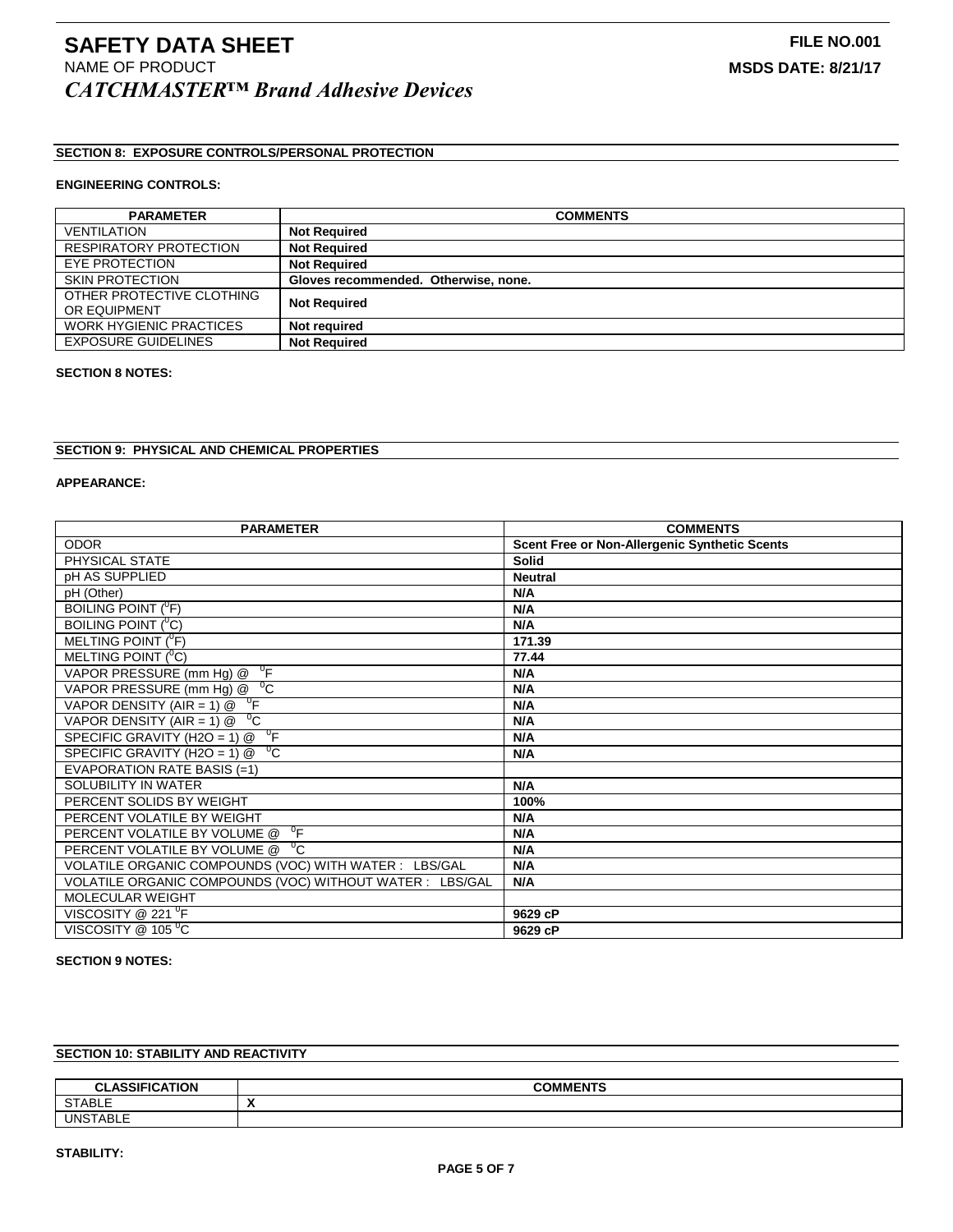| <b>CLASSIFICATION</b>                  | <b>COMMENTS</b>       |
|----------------------------------------|-----------------------|
| CONDITIONS TO AVOID (STABILITY)        | None                  |
| INCOMPATIBILITY (MATERIAL TO AVOID)    | <b>None</b>           |
| HAZARDOUS DECOMPOSITION OR BY-PRODUCTS | <b>None</b>           |
| HAZARDOUS POLYMERIZATION               | <b>None</b>           |
| CONDITIONS TO AVOID (POLYMERIZATION)   | <b>Will Not Occur</b> |

## **SECTION 10 NOTES:**

## SECTION 11: TOXICOLOGICAL INFORMATION

#### TOXICOLOGICAL INFORMATION: None

**SECTION 11 NOTES:**

## SECTION 12: ECOLOGICAL INFORMATION

## ECOLOGICAL INFORMATION: None

## **SECTION 12 NOTES:**

## SECTION 13: DISPOSAL CONSIDERATIONS

#### WASTE DISPOSAL METHOD:

Wastes resulting from use may be disosed of on-site or at an approved waste disposal facility. Dispose of wastes in accordance with all applicable Federal, State and Local regulations

## RCRA HAZARD CLASS:

#### **SECTION 13 NOTES:**

## SECTION 14: TRANSPORT INFORMATION

## **U.S. DEPARTMENT OF TRANSPORTATION**

| <b>PARAMETER</b>            | <b>COMMENTS</b>      |
|-----------------------------|----------------------|
| <b>PROPER SHIPPING NAME</b> | <b>Not Required</b>  |
| HAZARD CLASS                | <b>Non-Hazardous</b> |
| <b>ID NUMBER</b>            | <b>Not Required</b>  |
| <b>PACKING GROUP</b>        | <b>Not Required</b>  |
| LABEL STATEMENT             | <b>None Required</b> |

#### **WATER TRANSPORTATION**